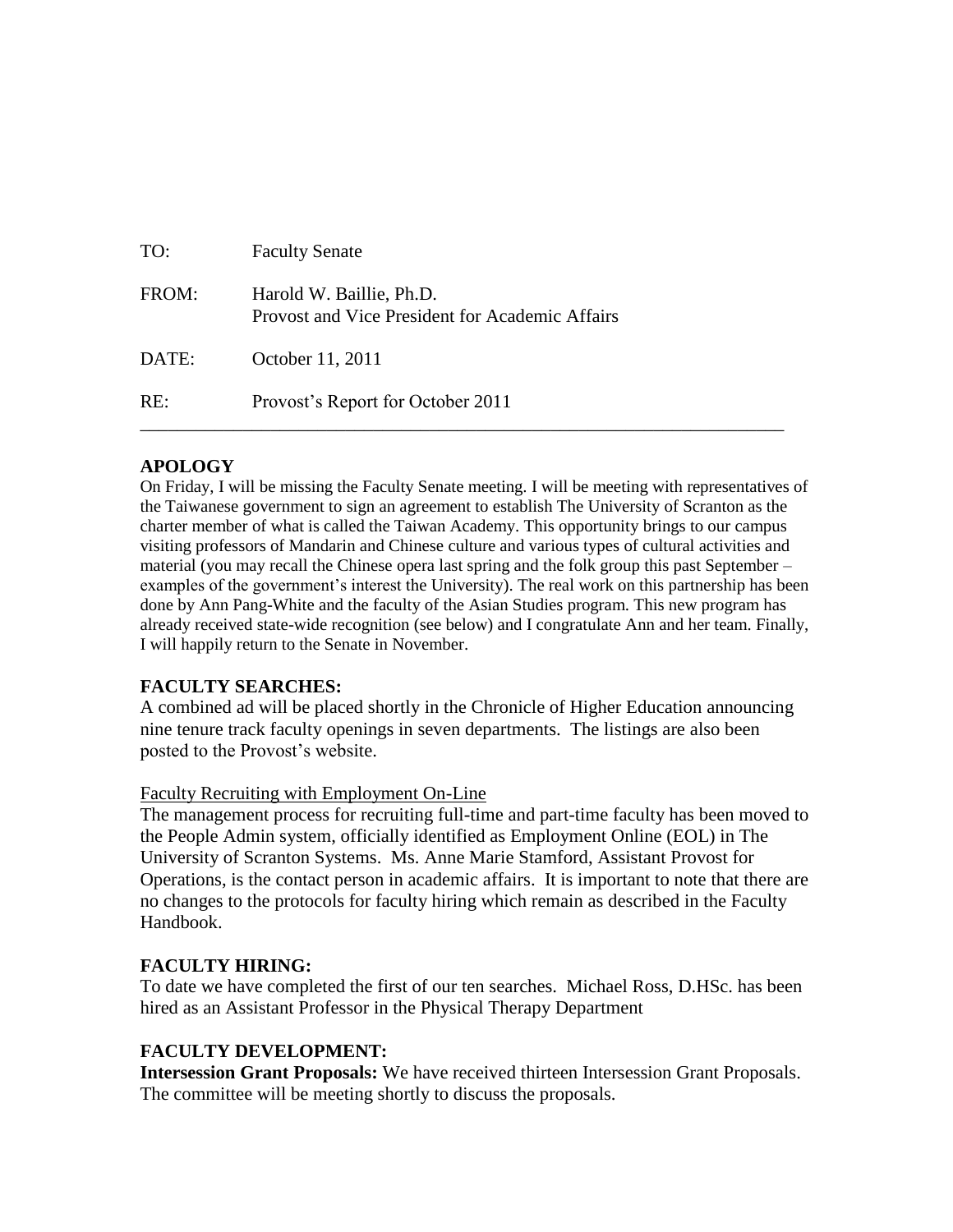**Brown Bag Luncheon:** The first Brown Bag Luncheon of this academic year is scheduled for October 13th from 11:45 to 12:45 pm in the Provost Conference Room. The topic is "Curriculum: Free Electives". Please contact my office to reserve a seat. A light lunch will be available.

# **COMMITTEES:**

# **Faculty Handbook:**

The Faculty Handbook Committee has finalized language on Hybrid Faculty/Staff Positions and continues its work on the promotion and tenure criteria for librarians.

# **ASIAN STUDIES CONCENTRATION:**

The University of Scranton's Asian Studies concentration, along with the Abington Heights School District, were selected to receive the Commonwealth's 2011 "Bringing the World to Pennsylvania: K-16 Collaboration Award" for their innovative cooperation on Chinese language and cultural instruction.

# **CONFERENCE COMMITTEE ON CURRICULUM (CCC):**

During its September 2011 meeting, the committee reviewed the following courses:

Courses listed below are being offered as first-year seminars in fall 2011.

ENLT 184 x.1 Dystopian Visions Approved for CL for fall 2011 ENLT 184 x.2 Imagining College Approved for CL for fall 2011 ENLT 184 x.3 Introduction to Irish Culture Approved for CL for fall 2011 THTR 184.1 Performance Approved for CA for fall 2011 WRTG 107.1 Reading  $9/11$  Approved for basic writing for fall 2011

Courses listed below are offered regularly and newly approved for the designations indicated.

| CNS 101-102 Introductory Chinese I and II |  |
|-------------------------------------------|--|
| CNS 211-212 Intermediate Chinese I and II |  |
| CNS 311-312 Advanced Chinese I and II     |  |

Approved for CF Approved for CF Approved for CF and D

Courses listed below were submitted for alterations or additions to the approved designations.

GERM 317 Traveling Cultures

The committee agreed to replace the approved CF designation with CL. ENLT 284 Women and War was previously approved for CL, the course was also approved for D and W.

# **CURRICULUM APPROVALS:**

The following curriculum proposals were approved: **Program Change** Secondary Education Certification Posted 4/13/11